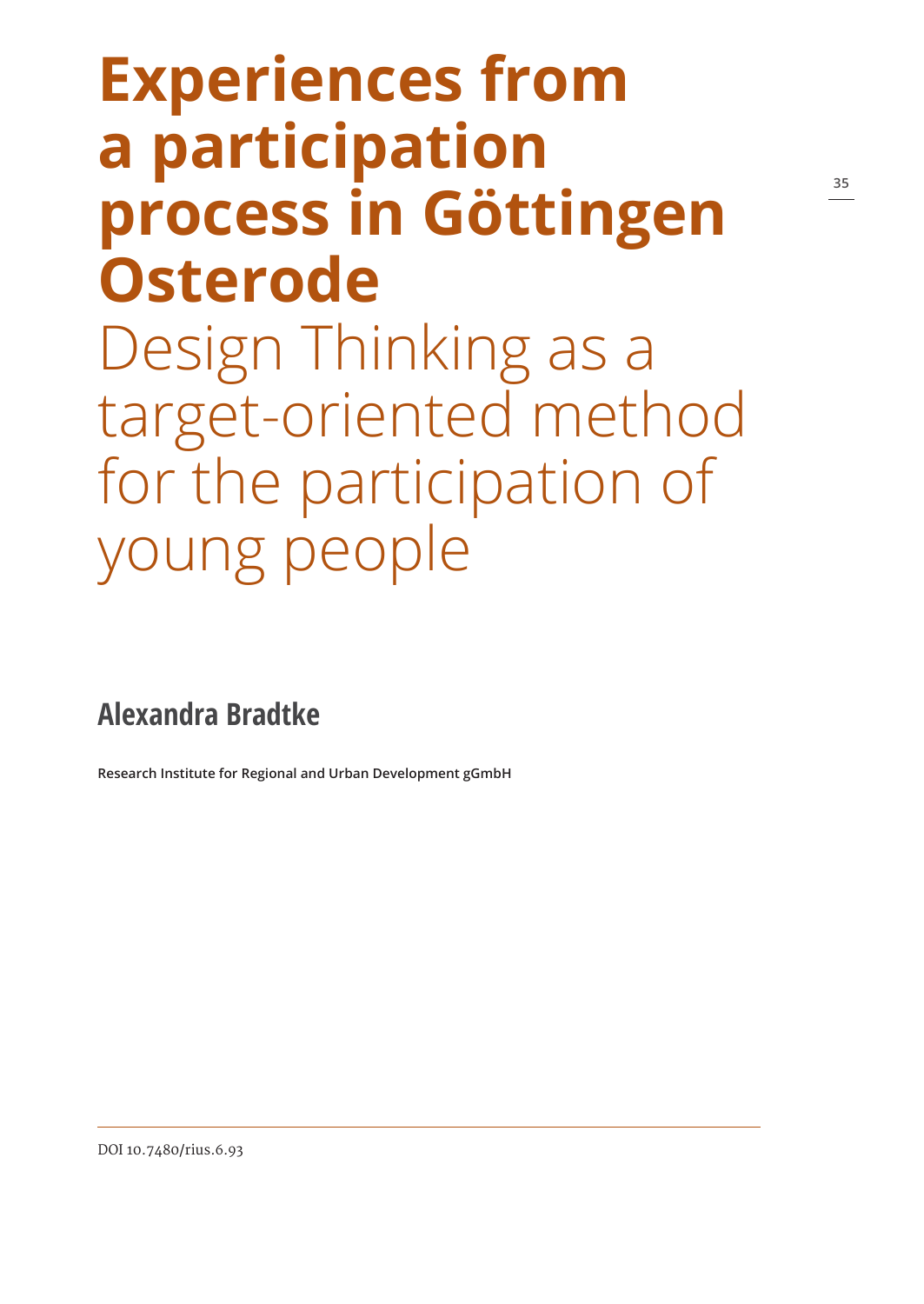# Abstract

Although young people are equal members of the community, they are generally excluded from municipal planning processes. This problem can be resolved by fostering participation, thereby making them more than mere spectators. Young people form a heterogeneous group of individuals who want to be taken seriously, explicitly addressed and motivated. However, it is not easy to reach and motivate youngsters to take part in participatory processes. They frequently have a busy schedule at school, time-consuming leisure activities and long travelling distances in rural areas with inadequate public transport. One approach to sparking the interest of young people, who are constantly online or on their smartphones, is to use the internet. However, methods other than digital participation are required to foster their involvement: We need a dedicated form of participation that takes account of young peoples' wishes, requirements and ideas in an interesting and attractive way.

In the district of Göttingen Osterode am Harz (a.H.), researchers and regional managers have considered various methods to encourage the participation of teenagers, identifying some concrete results that can be achieved in the target group. In particular, they tested the method of Design Thinking as a form of youth participation. In this paper we consider the background to youth participation and look at how this can be fostered, in particular by investigating the method of Design Thinking. This is found to be successful in motivating young people to get involved in urban design.

#### **KEYWORDS**

participation, Design Thinking, teenagers, inclusive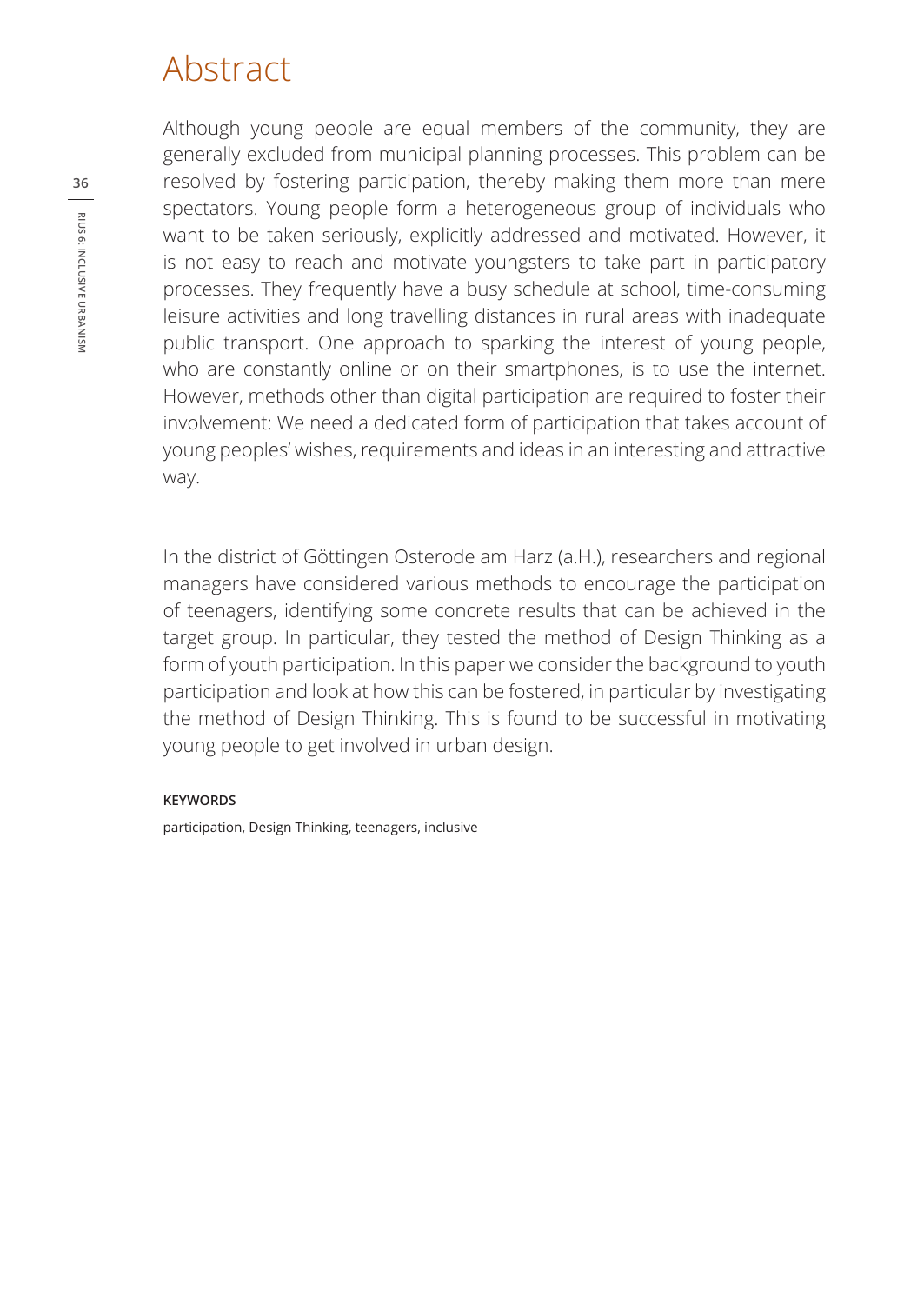# **1. Introduction and background**

Demographic change in the form of an ageing population is changing the structure of society. Furthermore, this trend will reinforce the migratory flow from rural areas to ever more densely populated conurbations. Against this backdrop of an ageing society and the problems this brings, it is essential to ensure that the youngest generation of citizens are not neglected but are encouraged to be self-confident and involved in their communities (Baden-Württembergstiftung gGmbH 2015, p. 9). New opportunities for co-determination are needed, especially for decisions relating to the provision of public services, which are endangered by demographic change. These opportunities have to be adapted to current circumstances. Teenagers are playing an increasingly important role in this process. They are not only consumers but also actors with the power to shape events, and thus should no longer be excluded from planning. Young people must take on new challenges in helping to design the urban environment as well as public services. A central topic of social development in the 21st century is to foster the participation of citizens, children and young people. Hitherto, the focus has generally been on adults rather than young people, who are seen as a difficult target group to reach and motivate. Innovative methods to foster their participation are needed. One such method, which has proven to be highly promising, is Design Thinking. The background to this method is explained in the following, along with details of how it can be applied. A real-world example from the Göttingen-Osterode a.H. is presented to confirm the success of this method in actually involving young people in the planning process. The aim of the article is to elucidate the use and benefits of Design Thinking when applied to public planning processes.

#### **2. What is participation?**

Participation is a recurring theme in the political, administrative and public arena. Over the years it has attracted varying degrees of interest and popularity (Stange 2013, p. 13). Clearly, citizens wish to have a say in public planning, in urban developments or projects and in related decision-making process. They demand the right to veto, to protest or propose (Nanz & Fritsche 2012, p. 9). What remains unclear, however, is the extent to which this involvement takes place or should take place. While some people are satisfied when they are regularly informed about ongoing processes, others want to participate in procedures and exert influence (Nanz 2017, p. 9). Citizen participation, however, should be seen as a discourse, i.e. an ongoing process that will not necessarily lead to a clearly voiced decision (Sommer 2015). It implies an opening of planning and policy processes to civic participation through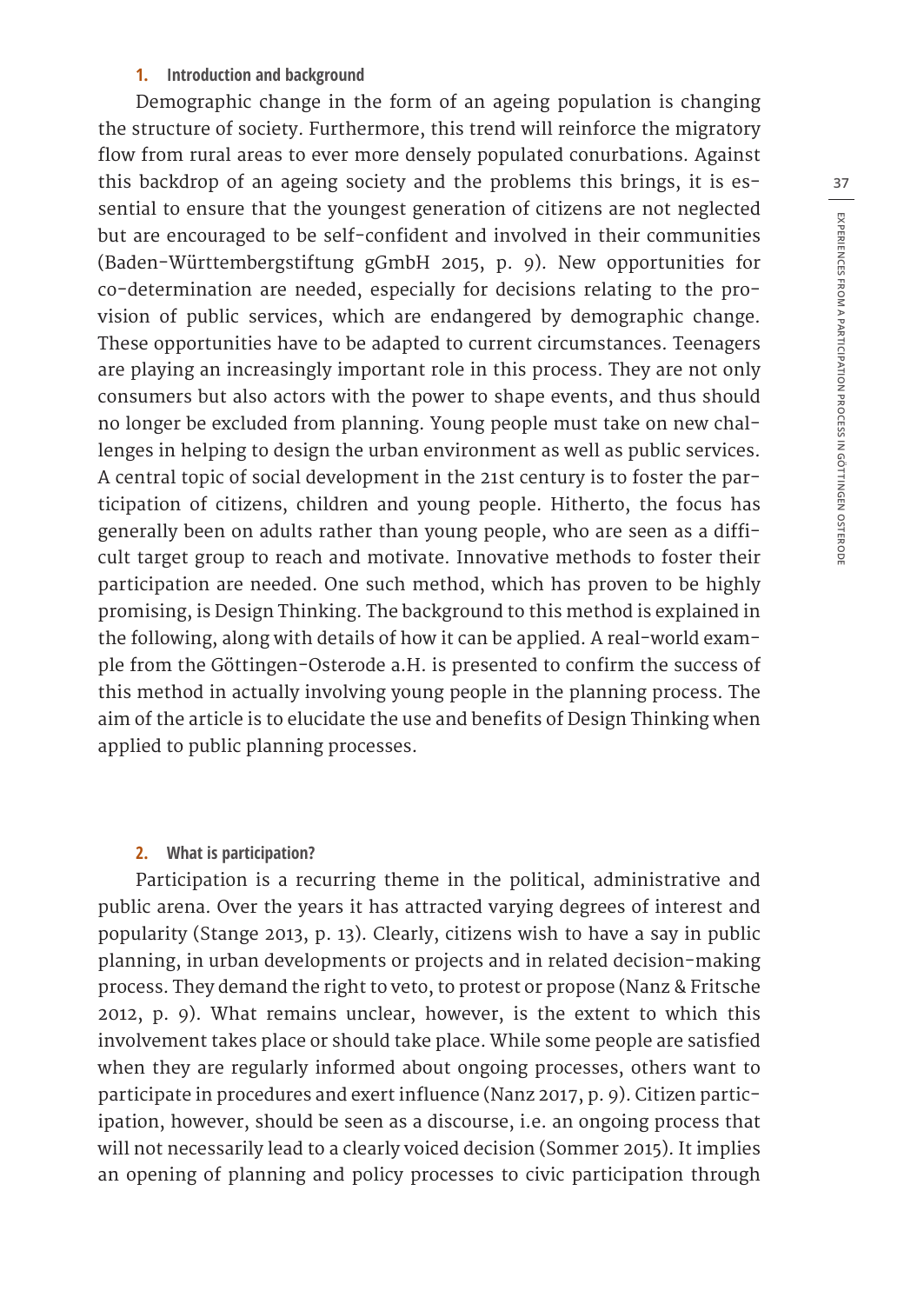information, participation and cooperation (Selle 2004).

In Germany, legal regulations for citizen participation are specified at all procedural levels, for example in the following ordinances:

-§ 3 BauGB (Building Code)

-§ 1 Para. 3 SGB VIII (Social Code)

-§ 8 Para. 1 SGB VIII (Child and Youth Welfare Act)

-country-specific municipal ordinances.

Depending on the viewpoint of the actor, whether politician, public planner or youth welfare officer, participation will be understood in different ways. Generally speaking, we can say that participation refers to the active participation of citizens in the handling of common (political) affairs or, indeed, the active participation of members of some organization (a group or association, etc.) in the common (organizational) affairs. It implies the involvement of people in political decision-making processes, in particular in elections and referendums. In a legal sense, participation refers to the involvement of the public in administrative decisions (Schubert & Klein 2001). In this context, Kaase emphasizes the voluntary nature of participation: First and foremost, citizen participation encompasses all activities that citizens undertake on a voluntary basis to influence decisions at different levels of the political system. This is understood as instrumental, goal-oriented action in the sense of participation in the political process of opinion formation and decisionmaking (Kaase 1995, p. 521).



**Figure 1**: Level of participation Source: Own representation after Arnstein (1969, p. 216 ff)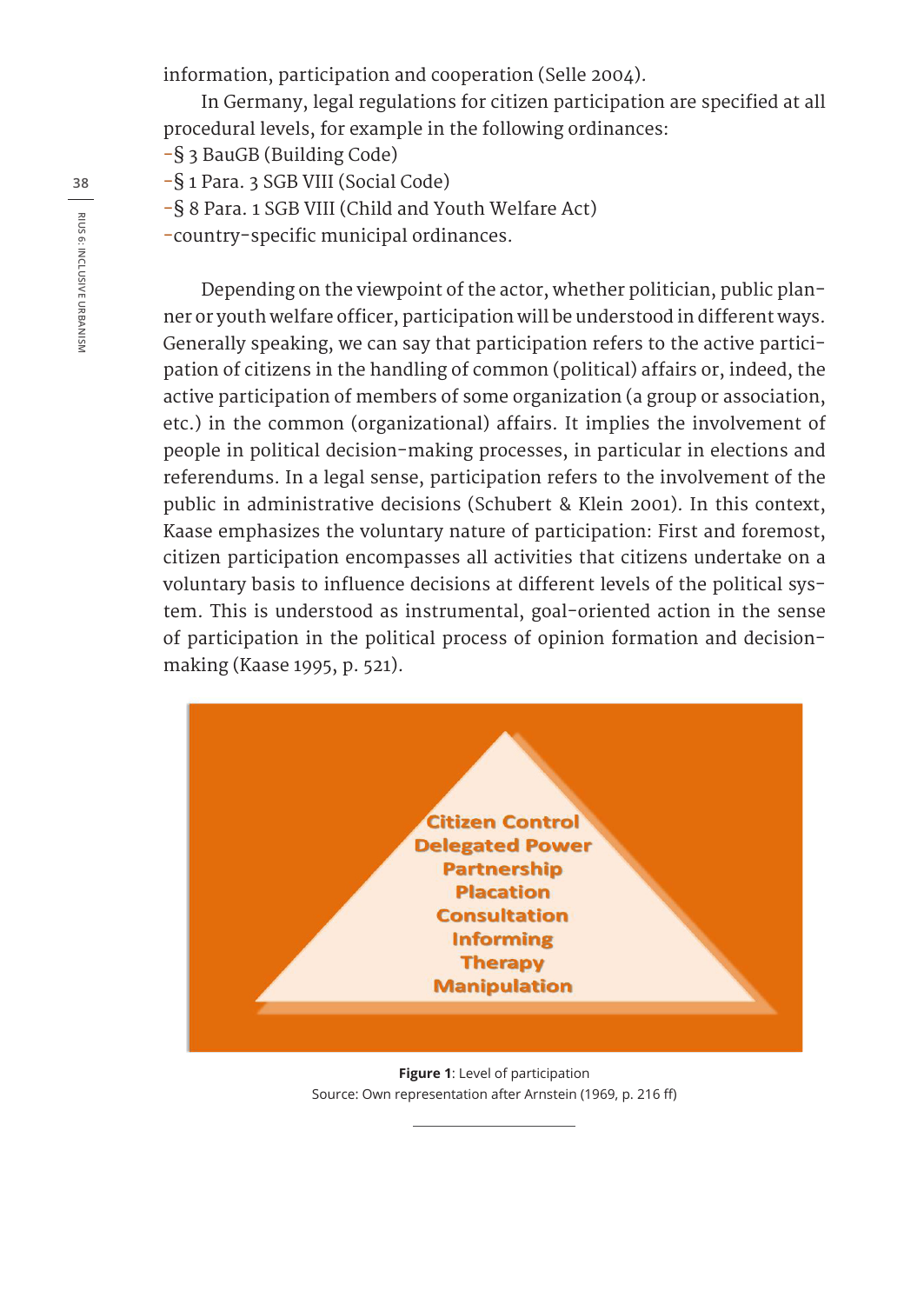Participation can be broken down into a number of different levels (as shown in Figure 1). Here we borrow from the eight-step model devised by Sherry Arnstein to reveal the difference between genuine optimal participation and something that merely masquerades as public participation. The ladder illustrates the power and powerlessness of people: Each of the eight rungs corresponds to a different level of citizen power to influence the end product. According to this model, citizen control is the highest level of authority that can be achieved, namely when citizens are fully in charge of a policy or plan. In contrast, the bottom rung of the ladder is described as manipulation, the lowest level of public participation, also called *non-participation*. Here the public and an outside observer are manipulated into thinking that public participation is in progress (cf. Arnstein 1969, p. 216ff).

In Arnstein's model, only three of the eight specified forms of citizen participation are instances of genuine influence exerted by all participants. Accordingly, the other forms merely pretend to pursue this goal. Although they enable participants to formulate their own views and ensure that these are heard, they do not guarantee that views and demands are actually taken into account in the decision-making process. These forms of participation thus lack penetrating power, since the decision-making authority is located with the corresponding rulers. Only in the three top rungs of the model do participants actually have the opportunity to make their own decisions and exert influence on the final decision-making process. For this reason, the top rungs of participation in this model, namely *partnership*, *delegated power* and *citizen control*, are classified as *degrees of citizen power*. The possibility of exerting influence is relatively high, even if they do not accord a leading role for citizens (cf. Elsmann 2017, p. 115ff).

In every participation process, it is unclear whether the aims of the participants will be implemented in concrete decisions. Not all citizens can participate in every decision-making process. In large cities, in particular, this is impossible for a range of factors: The expense and time required to ensure participation, the number and distribution of the population as well as their diverse interests, etc. Moreover, for a variety of reasons, not all individuals wish to be permanent participants' (Herrmann 2002, p. 16). Ultimately, the term *citizen participation* implies that, through an act of political and administrative will, citizens are given the chance to actively participate in decision-making and planning activities. In addition, it implies that citizens are accorded sufficient power to influence decision-making and shaping processes. Especially with regard to child and youth participation, this means that part of the power of sovereignty over one's own lifestyle is transferred from adults to children and adolescents (Fatke & Biebricher 2006, p. 26).

<sup>1</sup> Due to a lack of time, interest or motivation or a (temporary) surfeit of participation measures, etc.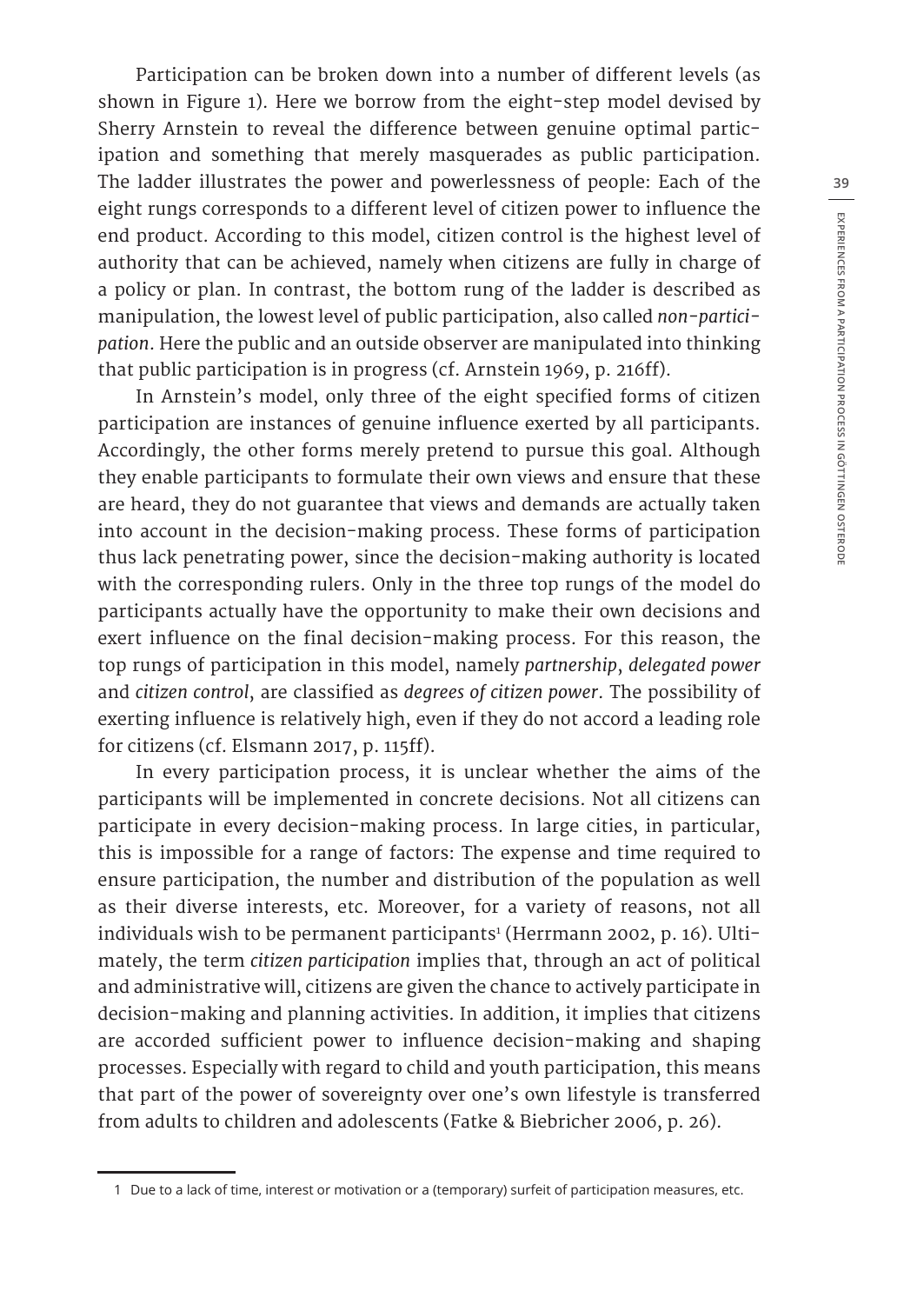Here it is important to stress the relevance of Arnstein's model, which was developed more than 40 years ago. While acknowledging its limitations, we can say that this approach is still relevant today in discussions on participation. Indeed, numerous subsequent papers on the topic have referred to Arnstein's Ladder of Citizen Participation, for example Cornwall (2008), Stout (2010) or Collins and Ison (2006). This ongoing critical examination of Arnstein's Ladder reflects the continued interest in the issue of participation. At the same time, it also confirms that no magic formula has been found to ensure successful and effective participation in decision-making processes in the fields of politics and planning (Elsmann 2017, p. 116).

#### **3. State of research**

In recent years, there have been a number of technical and scientific discussions on the subject of participation as well as research and practical projects (best practice examples are particularly popular). Despite the existence of some pilot projects, we can basically say that various theoretical approaches which have been devised have not yet been adopted in day-today practice. There has certainly been no attempt at the structural anchoring of participation. Similarly, there is a dearth of independent and coherent general concepts (Stange 2013, p. 13).

Hitherto, participation has been understood as adult participation, especially in urban development research. The participation of different target groups has been viewed as irrelevant not only in practice but also in research. On the one hand, we have scientists, who can contribute their knowledge, (research and professional) experience and expertise. On the other hand, we have citizens, children and young people, who wish to contribute their opinions, expectations, specific experiences and value orientations. Scientists can use the knowledge gained in this way to analyze the processes, plans and procedures and, if necessary, further develop, improve or revise these. Hitherto, however, these participatory elements of scientific communication have often been rather neglected in Germany (Science in Dialogue 2011, p. 9). The participation of children in science has generally been a rather marginal area, with much research still to be done. Indeed, there have only been a few serious attempts to carry out online participation processes with young people (see Ertelt 2012, p. 82).

The rare instances of children's participation are currently related to municipal planning, specifically urban planning and (re)development such as traffic planning (the design of traffic routes, cycle paths and the safety of school routes). Participation also takes place in schools or in day-care centres. One exemplary area for the participation of younger children is in media and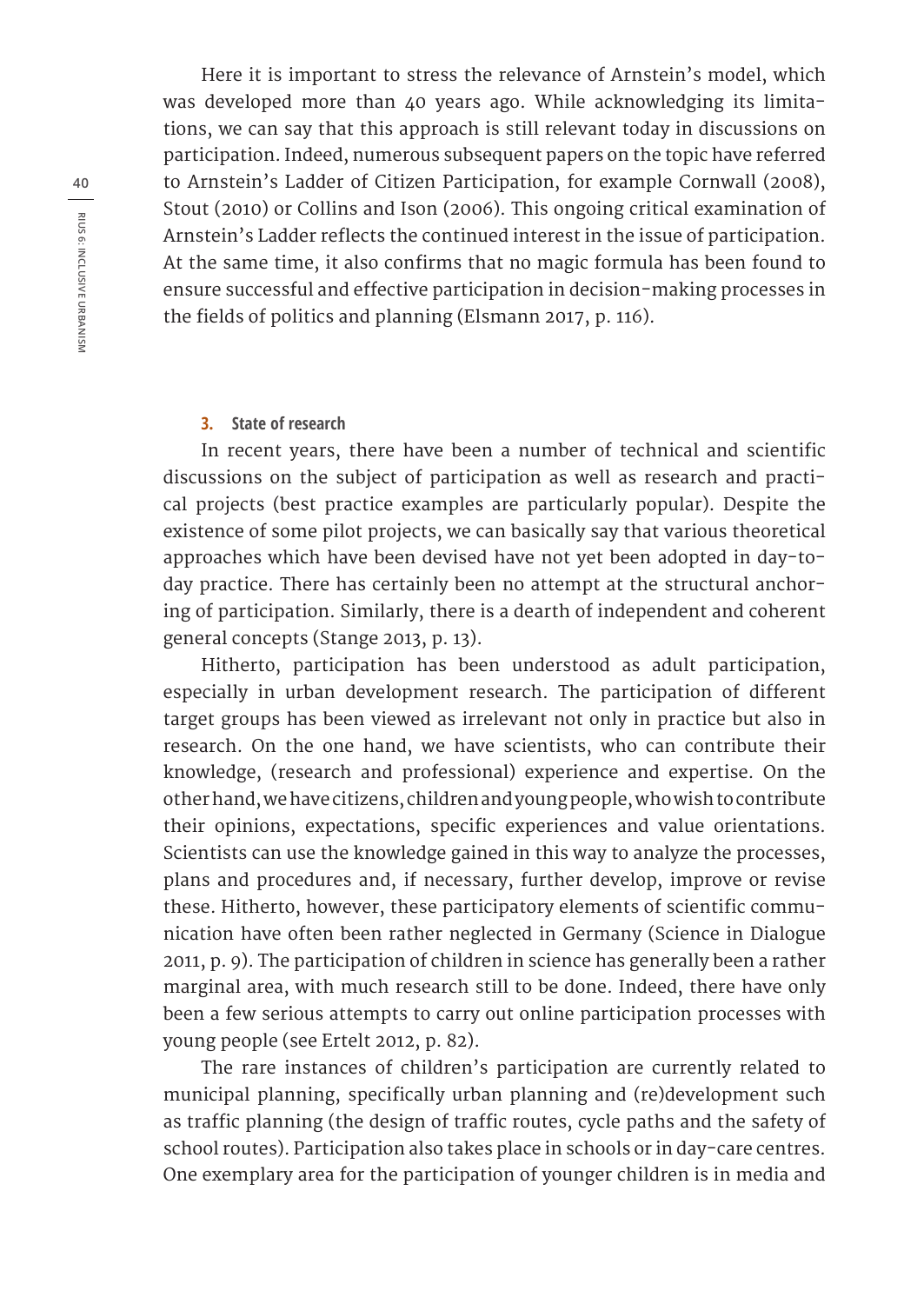cultural work, for example in video projects, on various children's news channels or the self-organized design of websites by older children. Here the focus is on learning effects relevant to pedagogical research that result from such procedures as well as their influence on future development (Stange 2010). There is no doubt that this field suffers from a lack of investment in research. Young people, in particular, are hardly addressed as a field of research, resulting in large gaps in this topic.

#### **4. Participation as a part of 'Inclusive Urbanism'**

It is important to clarify what we mean by 'young people'. For some experts and actors, these are simply teenagers, i.e. youngsters aged between 13 and 19 (Von Alemann 2006, p. 9f). Under German law, a young person (*ein Jugendlicher*) is defined as being between 14 and 18 years old (JGG 1974). Also the age of majority in Germany is 18, as stated in §2 of the German Civil Code (Bürgerliches Gesetzbuch [BGB] 2002). The target group in the investigated case is between 15 and 18 years old.

Clearly, 'youth' does not define itself but rather is determined externally by older social groups. This definition becomes increasingly difficult as the social group of young people becomes progressively complicated and multi-layered (Von Alemann 2006, p. 9f). Often we find hidden resistance and reservations on the part of politicians and administrators to the participation of young people. Sometimes, however, the level of participation is similar to that of adults: There is the assumption at the political and administrative level that children and young people should and want to be involved in all topics. However, this view is, generally speaking, neither correct nor effective. Young people – as well as adults – are not interested in everything around them, especially if they see no direct connection to their lives or if longer periods of time are involved (Stange 2012a, p.22). In addition, many decisionmakers and planners regard young people as more likely to disrupt the technical process than enrich the decision-making basis (Fürst & Scholles 2008 p. 163). While youngsters are almost always affected by political decisions, they rarely have the opportunity to influence them. It is essential that they be accorded the right to express their positions within the social debate about the future, and play an active role in shaping the community (Siefken et al. 2013, p. 1). Yet many actors see the participation of young people as a highly costly and uncomfortable exercise. That is why they are so often excluded from the decisionmaking processes around urban planning. Where there is participation, it is in the design and planning of nurseries, schoolgrounds or playgrounds. Yet it cannot be denied that young people constitute the future of any community. For this reason, they must be encouraged to participate in decision-making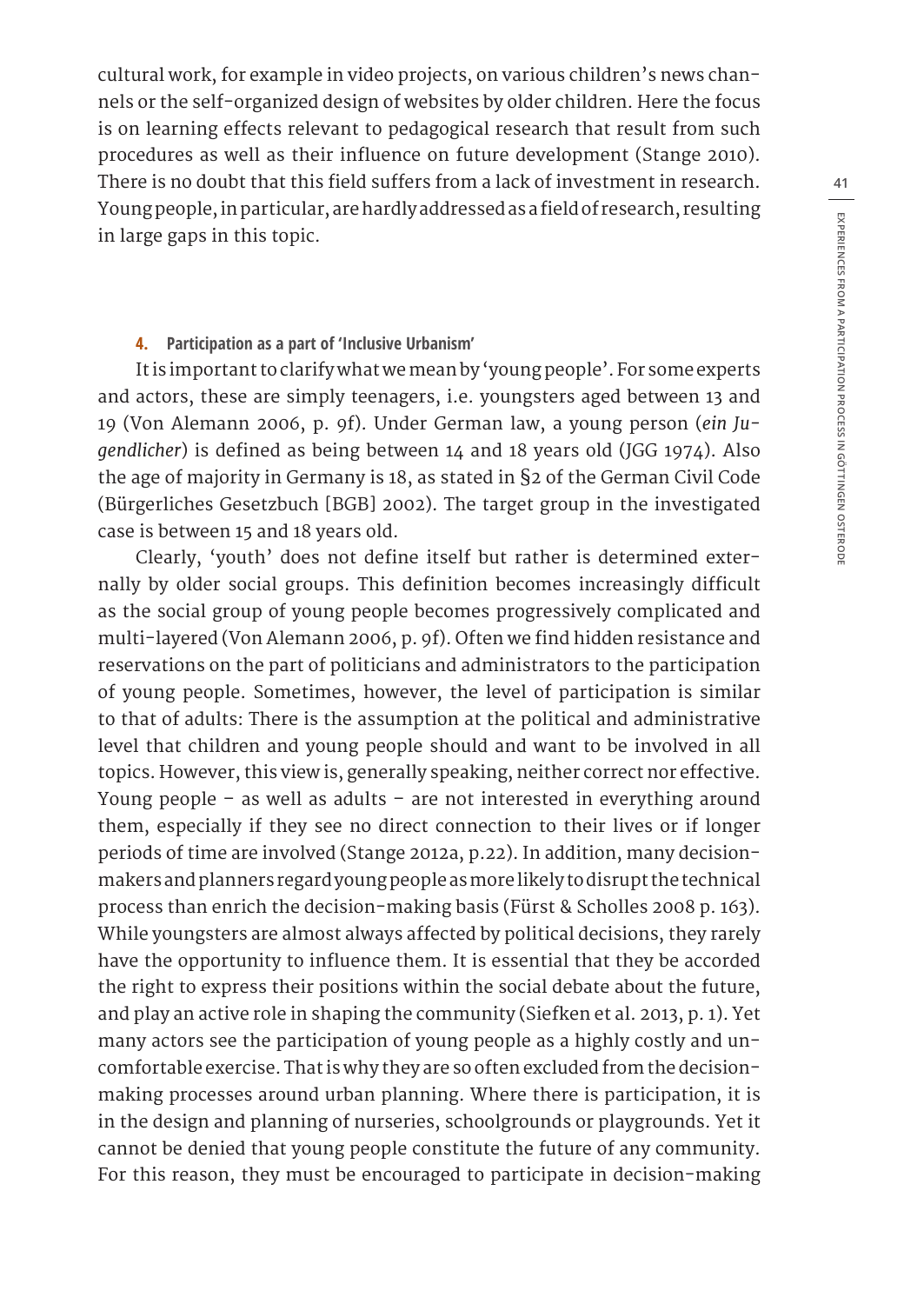processes. Participation by children and young people is often viewed by adults as a risky endeavour: Youngsters generally have their own, sometimes unrealistic ideal of participation in social life (Wergin 2000, p. 7).

In addition, some experts believe that public actors are afraid of young people. According to Ertelt (2012), this is related to the binding nature of participation: Actors fear the possible loss of control if young people can express themselves in an uncontrolled and unfiltered fashion. Yet the formation of opinion is a continual and daily process. It is essential to try to deal constructively with the loss of control that is evident, among other places, on the internet. An extraordinarily large number of administrative decision-makers are not in a position to do this. Because of this fear, they are unwilling to allow procedures to be carried out which actually ask young people for their opinion and which are also immediately accessible to the public. Too little trust is placed in young people, and this lack of trust turns into fear (Ertelt 2012. This is perhaps the clearest explanation of why youngsters are so little included in public planning.

If teenagers see that they are not treated as objects or spectators in their own community, but are respected and valued as well as trusted to take on important tasks, this can be regarded as participation (Hüther 2013, p.41). Such involvement in planning processes fosters a sense of inclusivity and the desire for further participation. According to a study by the Technical University of Dortmund, young people participate for a variety of reasons, for example:

-To feel up to date: speedy access to information;

-Due to their own interests or subjective motives: self-concern, financial reward, fun, etc.;

-To receive mutual support: mutual assistance, also to counter bullying;

-To mobilize participation: draw attention to events and launch appeals;

-To experience social relationships: contributing their own opinions and receiving (positive) feedback (Kutscher et al. 2015, pp. 149, 164 & 168).

**5. Design Thinking in participation processes using the example of the participation process in Göttingen**

# **5.1 What is Design Thinking?**

Design Thinking is an approach intended to solve problems and develop new ideas. It is based on the assumption that problems can be solved in a more satisfactory way if people from different disciplines work together in an environment that promotes creativity. The goal is to find solutions that are convincing from the user's point of view. It is neither a method nor a process, but an approach based on the three basic principles: team, space and process (Website Hasso-Plattner-Institut Academy GmbH (2020)). Strictly speaking, Design Thinking is a multifaceted set of methods used to solve complex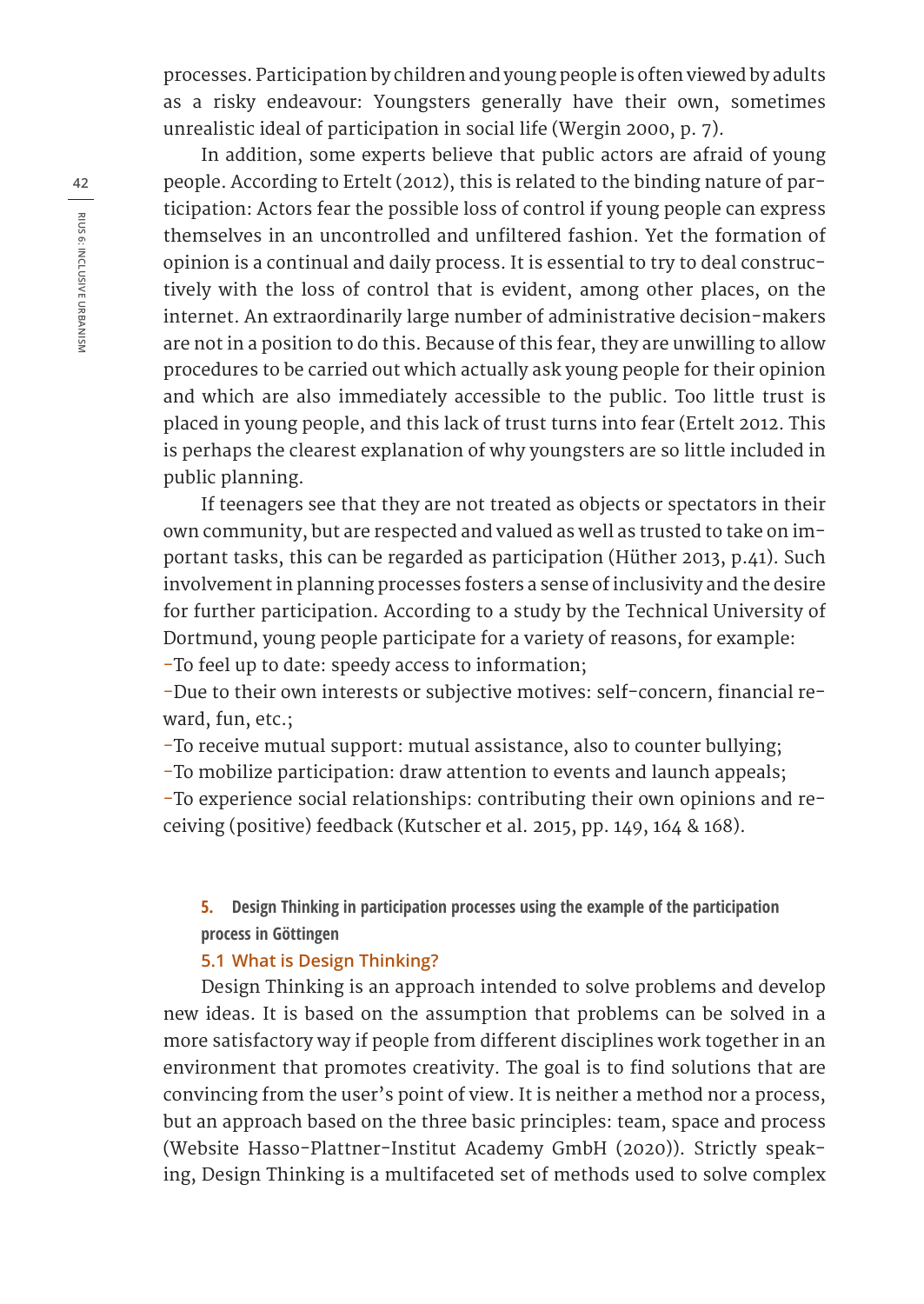problems and to develop contemporary products. Nevertheless, it can also be applied to the improvement of services or to encourage participation (see designthinkingcoach). Under this approach, a group of people attempt to jointly solve a problem while considering everyone's needs and motivations. In this way, concepts are developed and tested at several stages (Website yeebase media GmbH (2018)). The Design Thinking approach is suitable not only for the development or redesign of products, but also for services, strategies and internal processes. In the investigated case, the method was employed to foster the participation of young people in Göttingen Osterode a.H.

Design Thinking is a combination of understanding, observation, brainstorming, refinement, execution and learning. The process usually consists of six steps:





The respective steps do not form a fixed sequence running from left to right. Instead, if a step has been completed and a problem occurs, you can go back to a previous phase. For example, if testing and refining have not been done satisfactorily, it is quite possible to start again with the creation of the persona.

The first step is *understanding*. Here values of the brainstorming phase are clearly defined. There are a number of important criteria which have to be adhered to:

- -Be visual, be creative and make sketches;
- -One conversation at a time listen carefully;
- -Encourage wild ideas, later you can be more specific;
- -Defer judgement, accept criticism and rework your idea.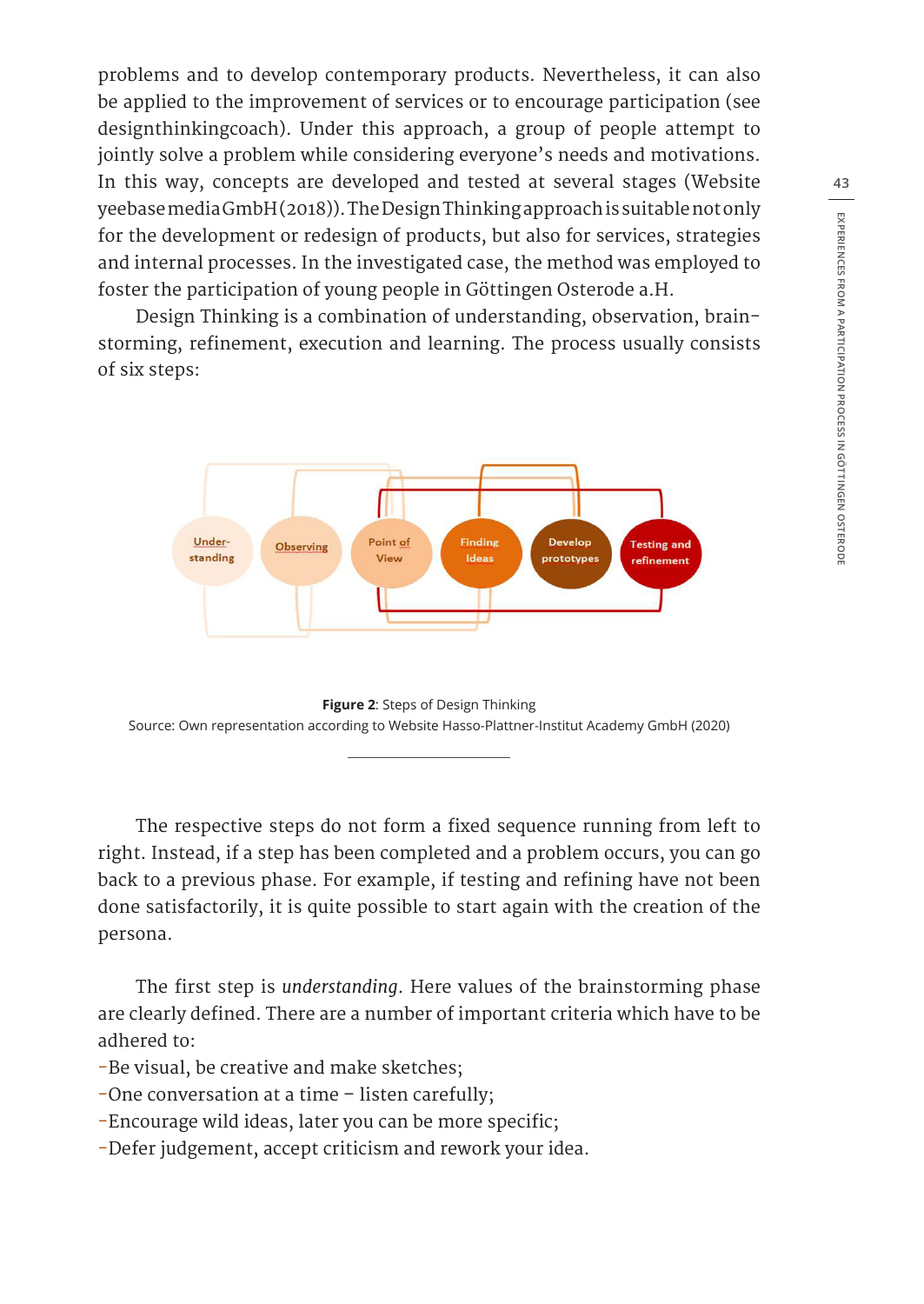*Observing* is a key element. This means that the group or the groups (each consisting of a maximum of six to seven members) has to consider these issues:

-Who is the target group?

-What makes this the target group?

-What are the interests, disparities and problems?

Subsequently, the group has to develop a common standpoint. This can be used to generate ideas, develop a concept and build a prototype, i.e. a model to vividly illustrate what the realized idea could look like. At first the group has to note all kind of ideas without discussion. The ideas are ranked in the next step and assigned different priorities (based on feasibility, effort, prospects of success, demand, etc.). These ideas are fixed in a concept.

| <b>PROFILE</b><br>PROJECTIDEA: |       |                                      |
|--------------------------------|-------|--------------------------------------|
| Descritation                   | Draft | Who is in charge and who finances?   |
|                                |       | How does city/region/actors benefit? |
|                                |       |                                      |

**Figure 3**: Profile template

| PROJECTIDEA:        |                            | PERSONA                                         |  |
|---------------------|----------------------------|-------------------------------------------------|--|
| Name                | Draft                      | What does her/his social milieu<br>look like?   |  |
| Place of residence  |                            | the control of the control of the con-          |  |
| Hobbies             |                            | the contract of the contract of the contract of |  |
|                     | What does he/she do there? | the control of the control of the con-          |  |
| How often in she/he | the company of the company | Why is she/he happy when he or<br>she is there? |  |
| there?              |                            |                                                 |  |
|                     |                            |                                                 |  |

**Figure 4**: Template Persona

For further planning it helps to create a persona, as in this example. A persona is a representation of the people who will in the end visit or use this realized concept. This makes it easier to place yourself in the position of the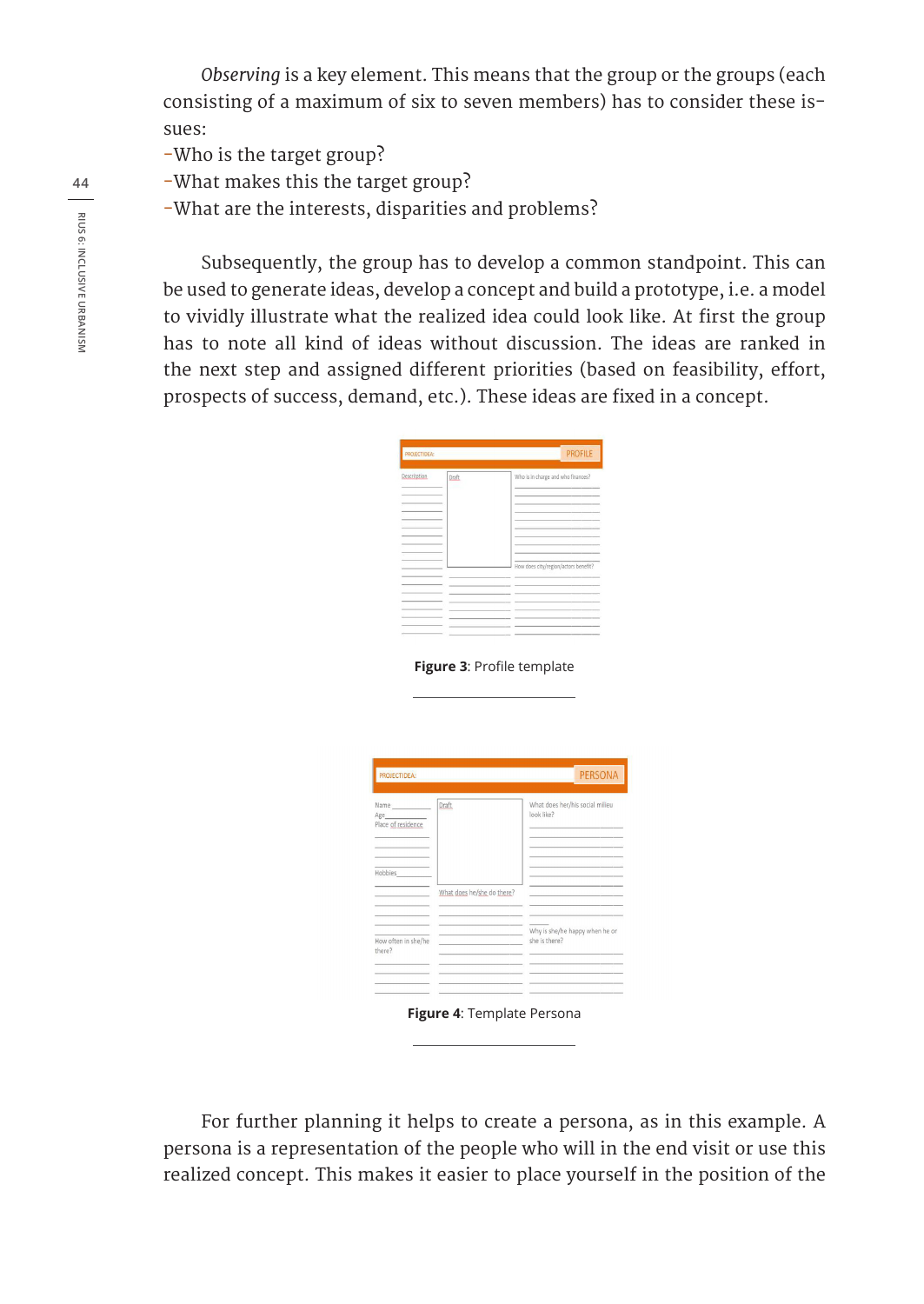target person (shown in Figures 3 and 4). When this is completed, prototypes are developed from the concept. A selection of different materials can be used to construct models, for example Lego bricks, cardboard, paper or papiermâché, modelling clay or polystyrene. There are no limits to creativity: The more visually convincing the prototype, the better.

When the group decides the prototype is finished, it has to be tested. That means that the group has to introduce the prototype to other groups, people or experts. Then the Design Thinking group(s) get feedback, which is incorporated in the model before presentation to elicit further feedback. This process is repeated until the developers are satisfied. It is important to understand that the prototype can never be 'perfect' and thus the moment has to be chosen when it is considered 'finished'. The developer should not forget to: -Aim for quantity;

-Stay on topic;

-Build on the ideas of others.

It is essential to ensure that the teams (each with a maximum of six people) are interdisciplinary. People of different ages, social and national backgrounds, educational attainment, etc. ensure a large range of experiences as well as background knowledge. With their different talents and creativity in a wide variety of fields, the problem can be approached from diverse perspectives. Creativity is encouraged by concepts for mobile working: Standing, running, sitting on dice, writing on whiteboards, etc. Everything is possible and allowed (Website Hasso-Plattner-Institut Academy GmbH (2020)).

The method of Design Thinking takes into account the special needs and means of communication of young people in various ways:

-By offering young people a variety of opportunities to develop and present ideas. They can develop their creativity, promote it and show their talents.

-By encouraging a lively exchange with other groups of youngsters, all of whom are involved for the same purpose. They have a lot in common and can learn from their differences.

-By developing things offline that can later be edited, presented and discussed online. Young people today are on the move, both analogue and digitally. This is supported by Design Thinking.

-By giving them the opportunity to discuss their ideas directly with experts. This gives them direct feedback, which they can accept or reject.

-By providing some tangible results. Other formats merely create sketches, pages of notes or flow charts with illustrations. Design Thinking creates something that can be presented to everyone in a vivid way.

-By encouraging them to have fun.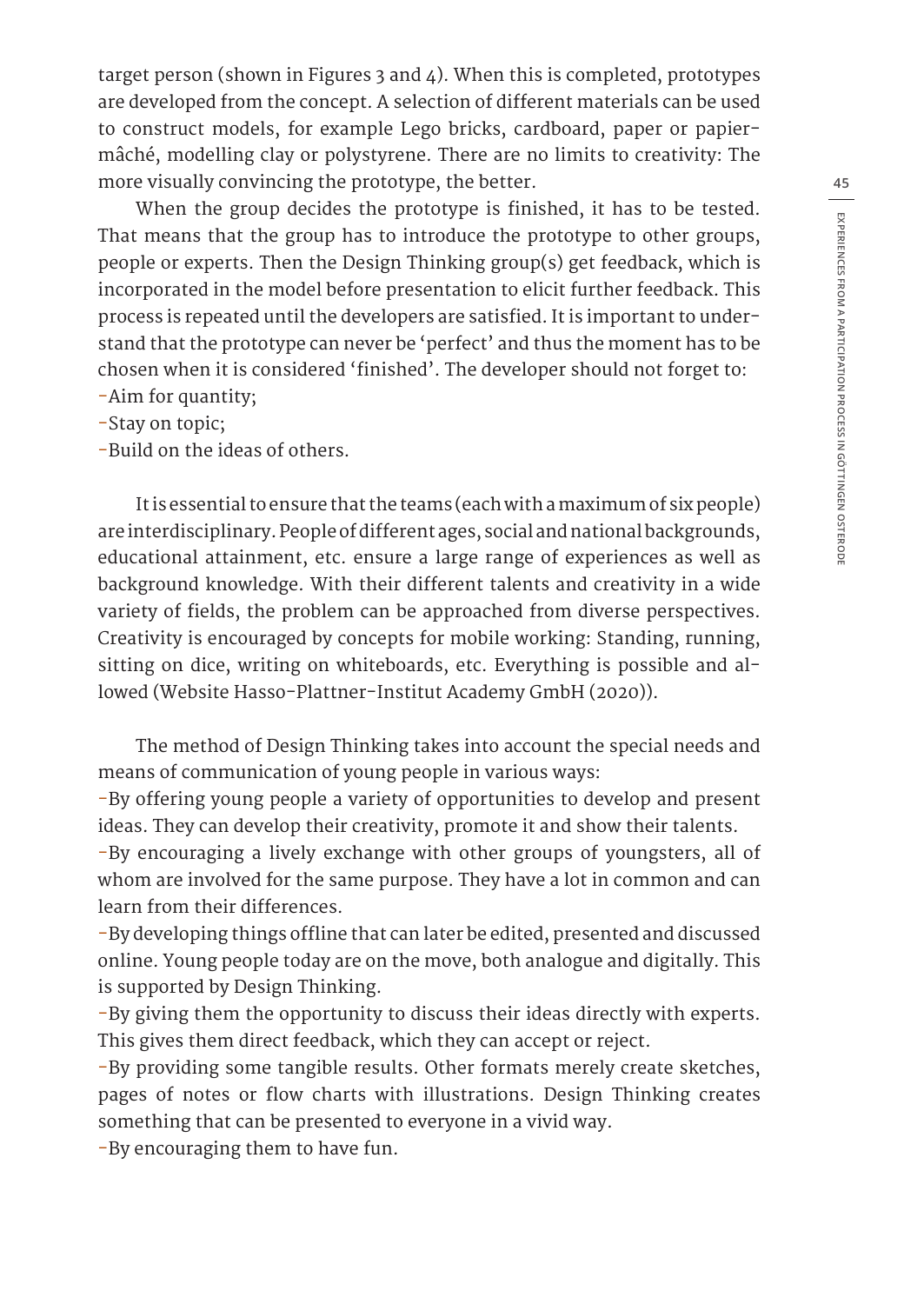# **5.2 Youth participation in Göttingen with Design Thinking**

According to forecasts, all the municipalities of Göttingen Osterode a.H. will shrink by 2025. Only the city of Göttingen could emerge unscathed from the process of stagnation: As a major centre, it possesses functions appreciated by the population, who do not wish to be cut off from valuable urban services. The further away a community is from the city of Göttingen, the more likely it is to shrink (Bertelsmann Stiftung [2010], p. 9).

It is not surprising that when the total population shrinks, the number of children and young people in the region also decreases. Indeed, the impact of the general population decline can hit specific age groups the hardest: Here the number of 0 to 10-year-olds is forecast to decrease by an average of 21% and the number of 10 to 18-year-olds by as much as 41% in the period 2010-2025. This can be largely attributed to the shrinking maternal cohort, in particular the first generation of women to have had access to the contraceptive pill (from the second half of the 1960s), resulting in fewer births. This results in the underutilization of infrastructure, a problem which requires municipal action and, ultimately, structural adjustment (Waibel 2010, p. 7).

Therefore, a major concern of the communities in Göttingen Osterode a.H. is to retain young people in the region or encourage them to return. In order to convince teenagers of the benefits of living in their community, it is necessary to know what their wishes and needs are. This is precisely where approaches to encourage participation, such as Design Thinking, have a vital role. Clearly, participation is the only way to spark the interest of young people and persuade them to remain in their community.

The problem with this method, as with most other participation methods, is how to persuade young people to take the initial step to get involved in Design Thinking. In Göttingen, it became clear that schools have to be approached in order to make initial contact and motivate teenagers. Specifically, a workshop was offered in a school auditorium. The participating young people thus avoided any extra trips to another location; furthermore, the schoolchildren were exempted from lessons for the duration of the workshop. This proved to be a decisive motivation for them to get involved in the first workshop. Once the youngsters became convinced of the method and the participation process, they voluntarily invested their free time.

# **Objectives of the participation project**

In the region, it was found that there are either too few young people who use the municipal leisure facilities or there exist groups of young people who could make use of the facilities but do not want to. While the district of Göttingen and city of Göttingen are aware of the low utilization rates of the youth centres, the reasons for this remain unclear. In addition, there is no information on the accessibility of leisure centres by young people, what they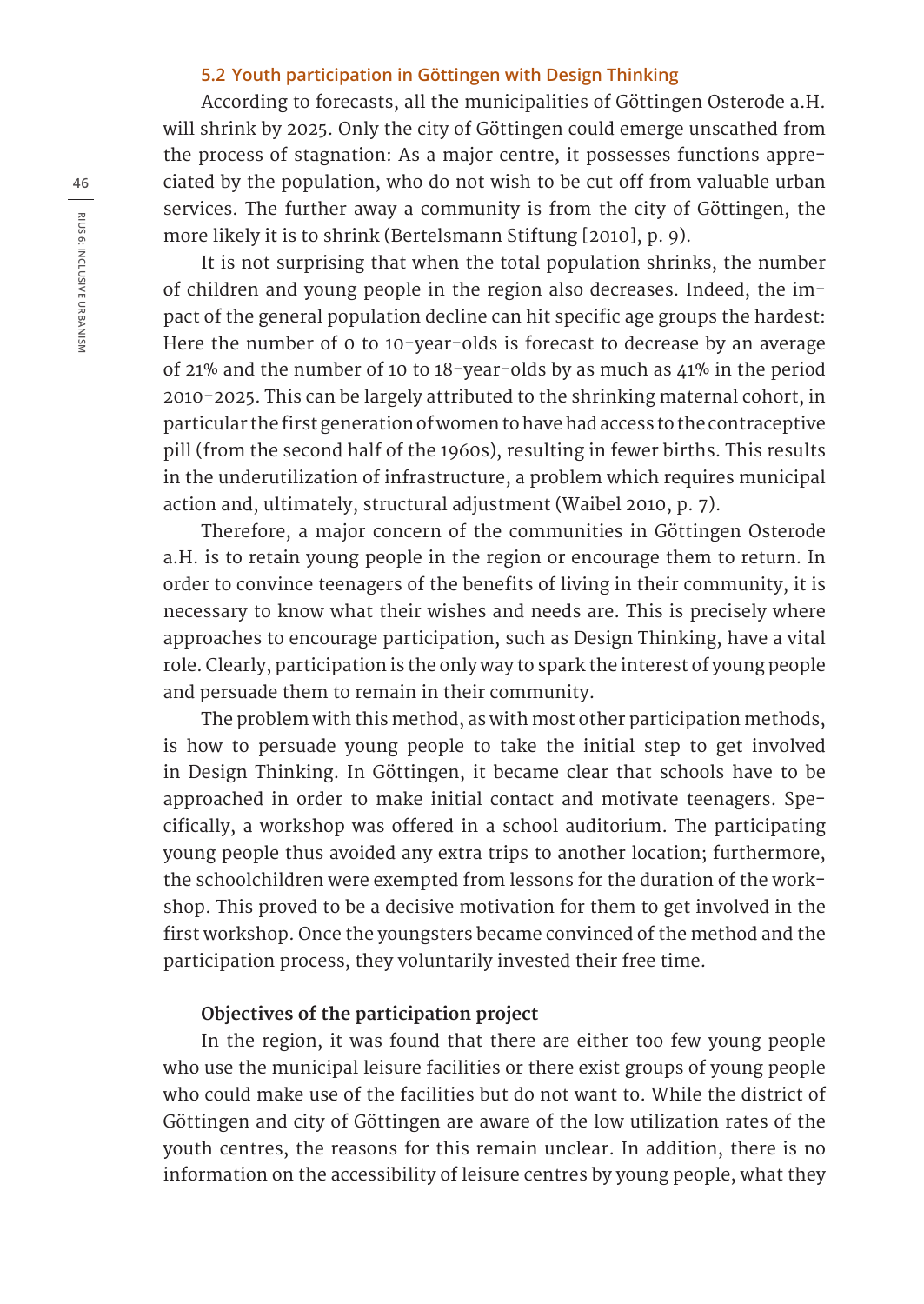do in their leisure time (or would like to do but cannot) and what they would change in their region. The aim of the participation project was to identify the current leisure and mobility behaviour of local teenagers, especially in terms of accessibility. Clearly, in order for municipalities to plan for the future, they first need to know what young people's needs, wishes and ideas are with regard to leisure facilities. This includes investigating the amount of time youngsters have for participation and the extent to which digital media have gained influence on leisure and mobility behaviour (Siefken et al. 2013, p. 1; Stange 2012a, p. 51ff).

While online participation is currently an important approach, it is not the only one. Workshops are suitable for making direct contact with teenagers, clarifying open questions, identifying the persons who are taking care of them and showing that their ideas are well-received. In addition, young people who are less active online attach importance to face-to-face contact. They wish to get to know the people behind the participation project, and thus should be given the chance to participate offline in direct discussions.

For this reason, it was decided to run workshops in Göttingen. Since young people should not just give their input once, but actually contribute to finding a solution, a format had to be chosen which sparked the interest of young people and motivated them to actually deal with the topic on multiple occasions. Design Thinking seemed optimal for this.

According to experts, offline participation should only be carried out in combination with online participation. Therefore, it was decided to supplement the workshop format with an online platform. The aim was to interest young people and facilitate the participation of those who were unable to take part in the workshops due to time constraints or because the travel distances were too great. The online participation as carried out in the model region was a complex approach, requiring detailed description. Unfortunately, this cannot be done within the framework of this article. Furthermore, the online platform can be seen as irrelevant to our particular investigation and representation of the project, and therefore will be ignored in the following discussion.

### **The first workshop**

The first workshop dedicated to Design Thinking took place on a Tuesday morning in February 2018 at a vocational school in Osterode a.H. Some of the 19 young people (five girls and 14 boys) were driven by youth workers to the workshop location in the morning and brought back in the afternoon. Otherwise, those who go to schools in other communities would have found it difficult to reach the venue, as public transport in rural areas of the region is poorly developed. The fact that school principals exempted these teenagers from classes proved to a great motivation to participate.

Initially, the participants were given some information as well as an out-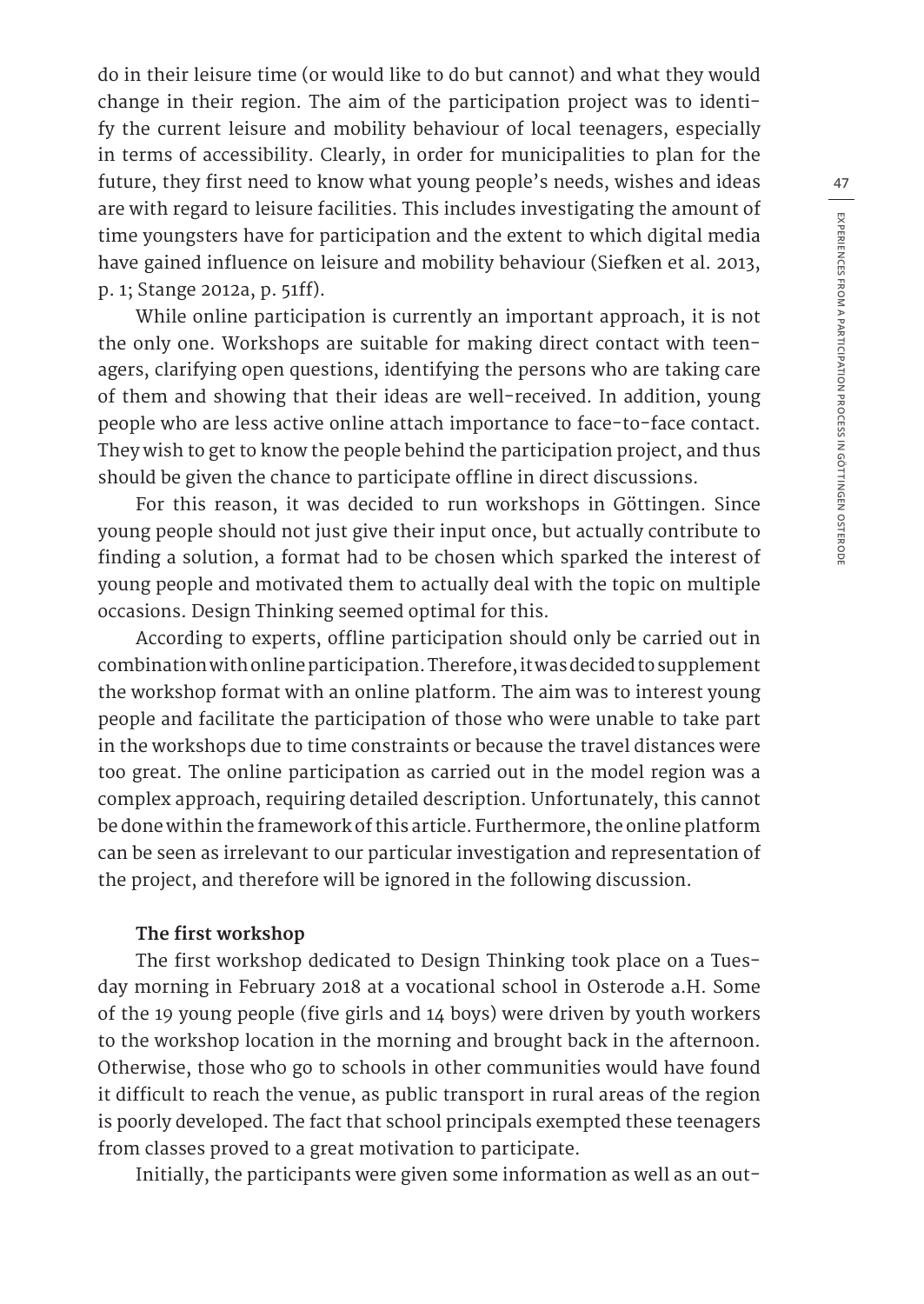line of the goal by a regional manager and the author of this article. The aim was to help the young people understand the problems in the region, point out how they can get involved and exert influence as well as what contribution they can make to improve the leisure facilities and their accessibility. In addition, they should develop a general awareness of the problem of accessibility and the needs of their leisure facilities. As a result, three groups were formed to develop concepts, resulting in the following main ideas:

-To establish a cinema for foreign-language films in Osterode a.H.;

-To change the bus times to better suit the school schedule and introduce a new tariff structure;

-To create an official cycle route for mountain bikers.

The ideas were elaborated by means of a specific concept and the construction of a prototype, as shown in Figure 5.



**Figure 5**: Prototypes and Concepts]

Upper row: concept and prototype cinema; lower row: prototype bus connection, represented by a bus stop as well as the mountain bike route.

Source: Own pictures

The typical feedback steps of Design Thinking aimed at criticizing the concepts were conducted in a balanced and constructive fashion. The participants enjoyed developing concepts, building prototypes and talking about these. Moreover, they took criticism seriously, revising their concepts and prototypes in preparation for the second workshop. The approach of Design Thinking was very well-received by the participants as well as by decision-makers such as the mayors of Osterode a.H. and Bad Grund, who were invited to attend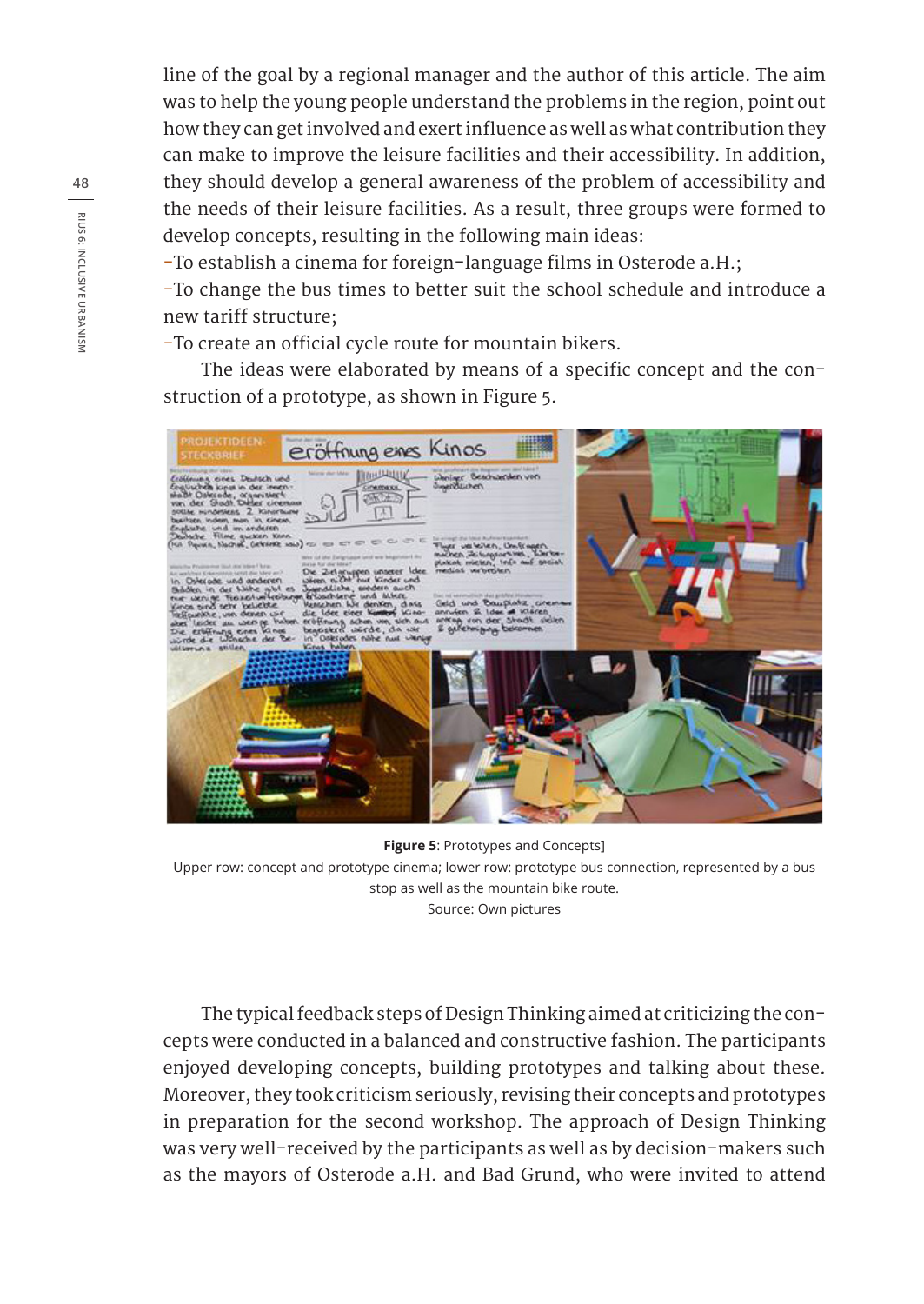the later workshop and expressed their approval of the developed ideas. One mayor, an enthusiastic cyclist, promised the young people his support. After the workshop, he invited the youngsters to his office to discuss possible routes, land ownership, financial issues as well as likely hurdles and next steps (Protocol Workshop on Leisure Behaviour and Mobility 2018, Osterode am Harz).

# **The second workshop**

Another workshop took place in April 2018 in *Dransfeld Community Centre* to discuss the feasibility and implementation of the prototypes with experts. Also held on a Tuesday morning, some of the young people were once again brought by car by local youth workers. Travel time from the youngsters' homes to the workshop locations was one hour in certain cases. It would have been even more complicated to make the trip by public transport. 12 youths (two girls and ten boys) from the first workshop took part in this second workshop; the other seven did not take part due to time constraints or because they were no longer motivated or interested in the topics. Experts, youth workers, municipal representatives and an external moderator were also present. The author of the article also supported the young people at this workshop. In this case, the invited experts were persons with particular knowledge of the developed topics, in particular with experiences from previous projects or their professional activities. A representative of the *Zweckverband Südniedersachen* as well as a representative of the *Bikepark Bad Salzdetfurth* and local youth welfare officers took part in the workshop.

The young people discussed their concepts with the invited experts. Even though some of the latter made critical comments, the young people were happy to engage in discussion. At the same time, the experts made suggestions as to how negative aspects could be resolved, named contacts and treated the young people as equals. Discussions among the young people were also fair and objective. In the meantime they had become well acquainted, and were very friendly and respectful towards one another. There was no one left who showed such a lack of interest that it seemed he or she was only present because of the cancelled school lessons. The young people were encouraged by the experts' praise for their mostly well thought-out concepts, which made them want to continue working after the workshops (Protocol on Workshops on Youth Leisure Behaviour and Mobility 2018, Dransfeld).

# **Results from the workshops**

The workshops were an interesting and successful experience for all teenagers. They learned that if their ideas are worked out concretely, are rethought and well presented, they can exert influence and foster change. They noticed that their role in the municipality had previously been small and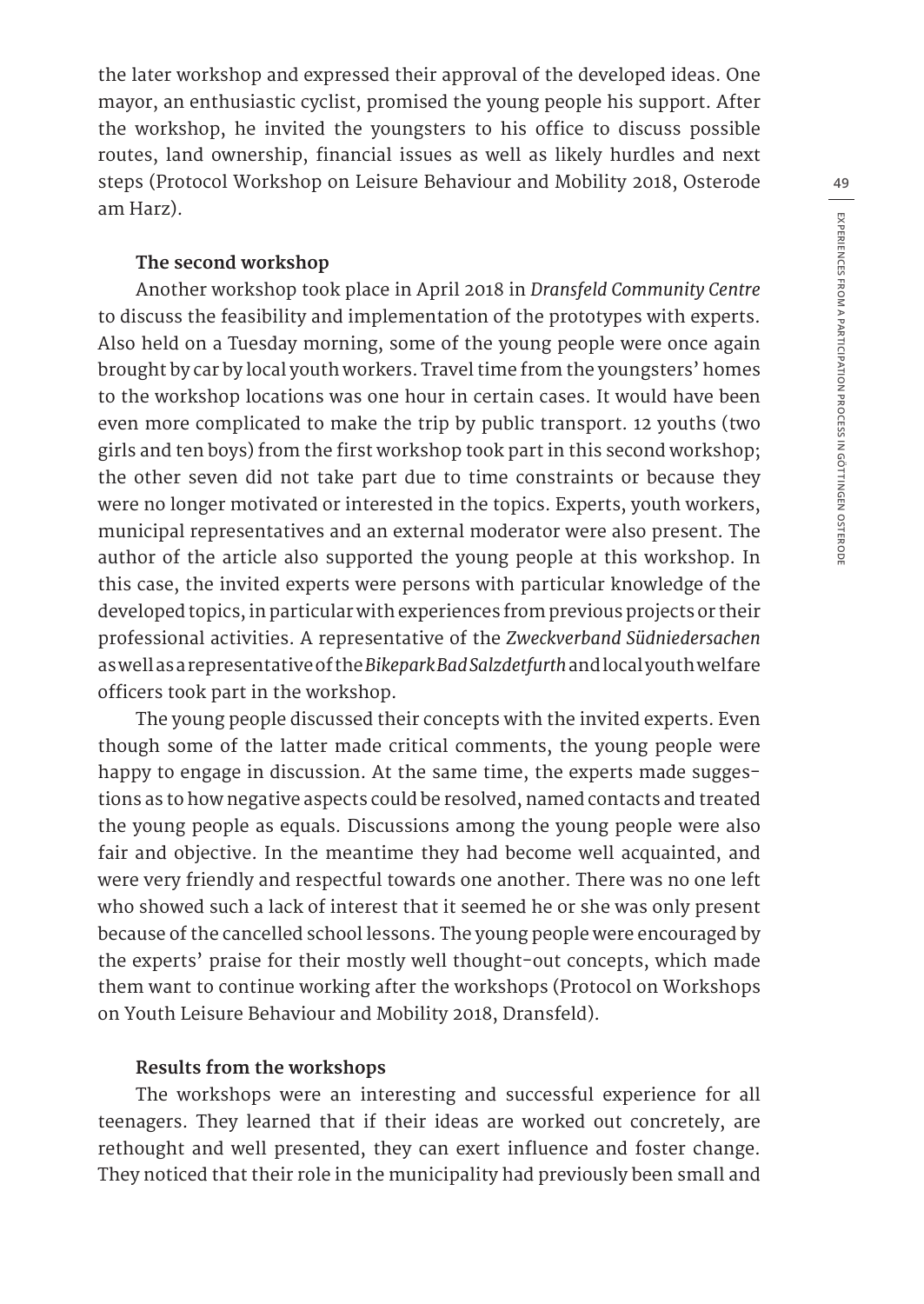largely ignored. In this way they felt excluded. Nevertheless, the workshops showed them that when they come together and bring adult actors on board, they can really make a difference.

*Cinema with foreign-language films*: this group was forced to abandon the project due to the burden of schoolwork and the difficulty of the topic. Despite the support of the Göttinger youth welfare, the two young people were unable to implement their concept.

*Change of the bus times*: this group developed a proposal for a new tariff structure for the local transport network and submitted it to the responsible Zweckverband Südniedersachsen (ZVSN). Price proposals flowed into scenarios and measures of the new tariff report at the ZVSN. The corresponding report was published in the summer of 2019.

*Official cycle route for mountain biking*: this group continued to pursue its developed concept. The participants were supported by the local mayor as well as by the newly founded Mountainbike-Schul-AG. Among other things, a cyclist lobby has already been established and some routes have been planned. In the meantime, however, these young people have finished their schooling and will soon graduate. Therefore, they have no more time or interest to work on their project (status: 4/2018)

# **6. Conclusion**

Participation is a very important theme and a necessary citizens' right (Eisel [no year], p.271 ff). Nonetheless, youth participation is an unpopular subject in public planning. The involvement of children and young people is often seen as risky by adults, who have their own, at times unrealistic, idea of the correct level of participation of youngsters in social life (Wergin 2000, p. 7). Young people are excluded from public planning processes for a variety of reasons such as fear of their input or because of limited budgets, time or personnel. In addition, teenagers are often not trusted to be able to develop ideas for the public sphere that can actually be put into practice. However, the case study of youth participation in Göttingen Osterode a.H. shows how the approach of Design Thinking can be used to encourage young people express their ideas in a creative, structured and involved way. In this case the teenagers developed well thought-out concepts, which they were happy to revise and which proved highly realistic. These concepts were built as prototypes and discussed with experts. Subsequently, the prototypes were adapted until they were actually worth implementing.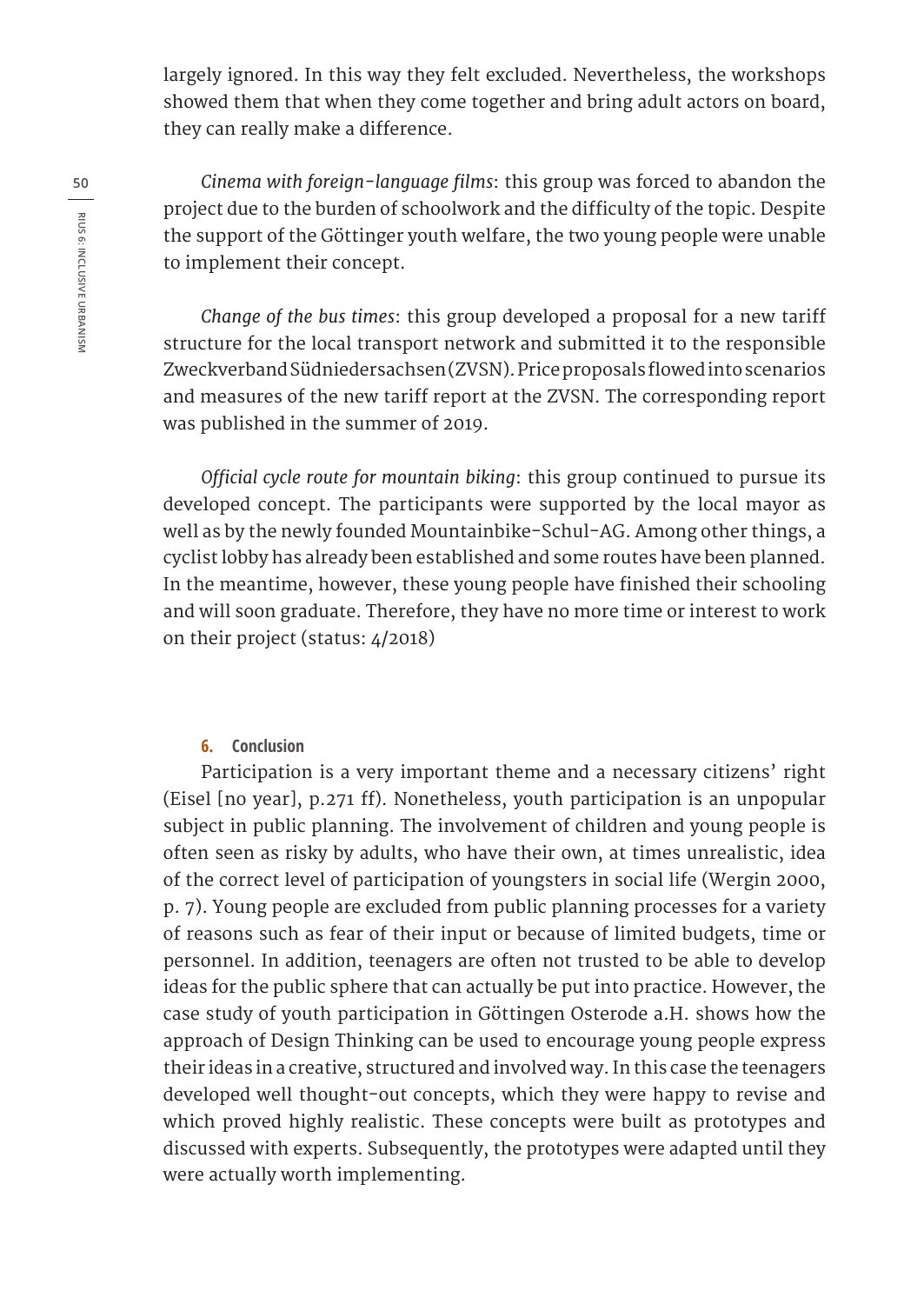The attendance by mayors at one workshop gave a clear indication how this type of participation is received by key players: The mayors were not only impressed by the ideas of the young people but also by how the collaboration was so structured, thoughtful and respectful. There was a calm, pleasant atmosphere in which criticism was expressed and accepted.

Due to limited time and the approaching graduation from school, one project ground to a halt before it could progress to the final stages. Yet there is little doubt that Design Thinking is a very good method to foster the participation of young people. Initial ideas can be generalized, discussed and revised until they are ready to be presented to municipal authorities in a comprehensible manner. Design Thinking is a target-oriented method to get young people involved in urban design. It allows participants to develop, present, critically discuss, revise and implement ideas within a short period of time. These are working steps that have previously not been entrusted to young people. The workshops in Göttingen Osterode a.H. persuaded core actors from the administration that they do not need to be afraid of young people and their ideas.

In order for Design Thinking to be utilized effectively in public participation processes, it is necessary that the method and its application be well understood. Currently, this know-how is only available in a few municipalities.

It must also be recognized that, despite effective participation methods, young people must be taken "by the hand" and given sufficient support. They cannot implement their ideas on their own. Yet the participation of teenagers must be encouraged if they are to remain in their local communities: Involvement not only generates ideas but also encourages participants to view their place of residence positively and develop or increase a sense of home. In this way, the mentioned challenges of emigration, undersupply, demographic change, etc. could be overcome by many municipalities.

Future research projects on Design Thinking should primarily focus on how to increase motivation to participate and make contacts. Clearly, it is a huge problem to reach and motivate young people, who often have many interests and limited free time. Here the involvement of schools in participation processes can be a great help, as pupils spend more than half of their day in school. They will not lose any of their valuable free time if participation projects are organized during school hours. However, it can be a problem to convince schools to cooperate. Therefore, the question remains how young people can otherwise be contacted and motivated.

Based on the experiences from Göttingen, the following recommendations can be made for the further application of Design Thinking: -As part of the participation method, it is important to foster good relations and exchange between young people. They should have sufficient long breaks, during which they can have informal conversations with each other.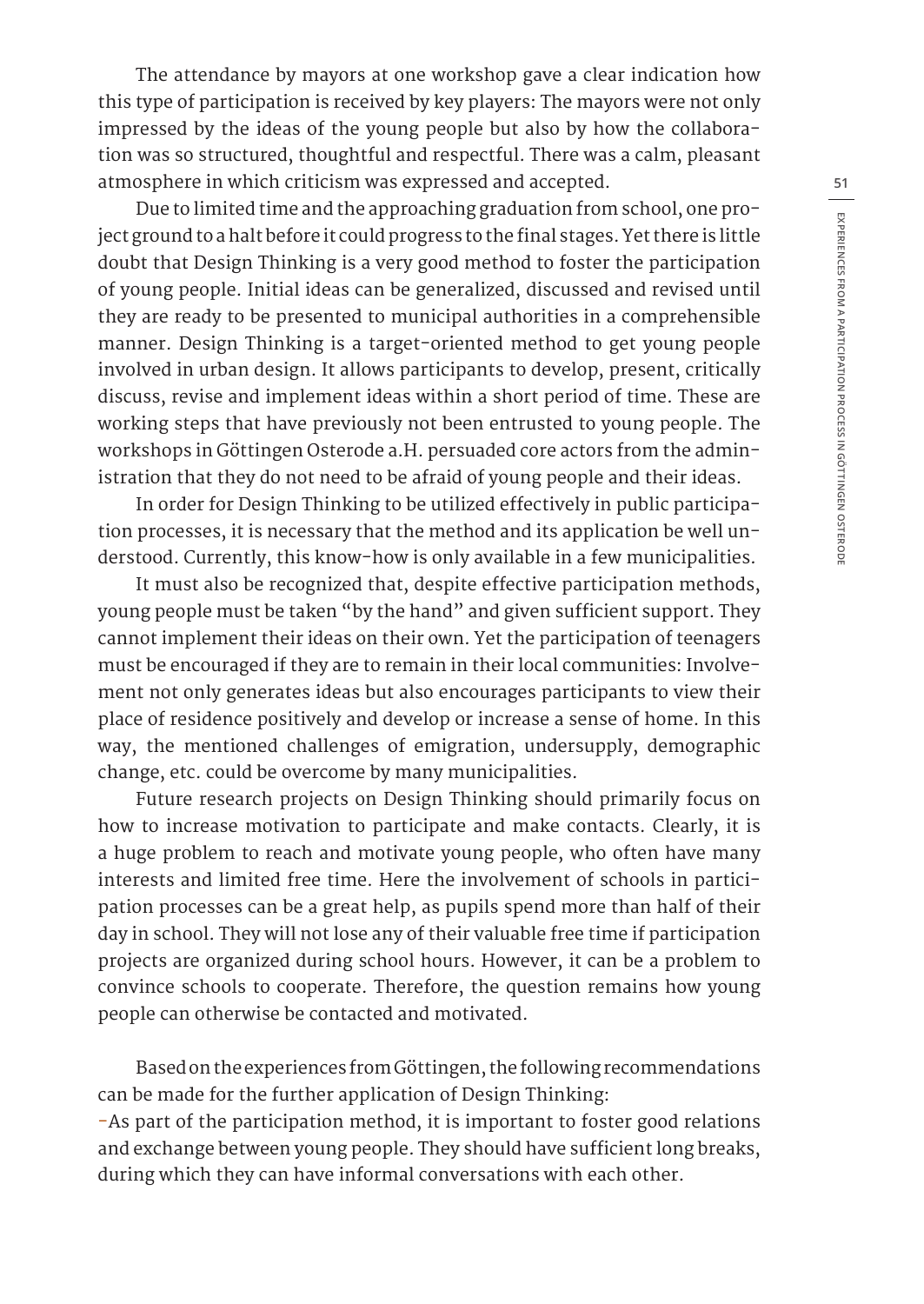-Good moderation may be required in those cases where there is not an even balance between extroverted and introverted youngsters. Otherwise, it can happen, for example, that self-confident boys can dominate the conversation at the expense of quieter girls.

-It is vital to get schools on board. If young people are enabled to participate in school and during class time, this will boost motivation enormously as they do not have to give up any of their leisure time and have no extra trips to make.

-Young people have to be met at eye level and are very results-oriented. If some ideas are entirely unfeasible, the youngsters must be given a comprehensible reason why they cannot be implemented. Of course, some ideas can simply be revised, whilst others have to be replaced.

-Under Design Thinking, every participation process is unique. Young people are such a heterogeneous target group that each participation process must be considered individually. The results will depend on the age of the youngsters, their social environment, the type of school, the gender balance, the level of creativity, the balance of introverted or extroverted individuals, the general mood, the developmental level, etc. Flexibility is called upon to deal with the range and variation of factors in the participation process.

#### **REFERENCES**

- Arnstein, S.R. (1969). A ladder of citizen participation. *JAIP, 35* (4), (no information) Reprinted by permission of The American Planning Association.DOI: https://doi.org/10.1080/01944366908977225
- Baden-Württembergstiftung gGmbH (Eds.). (2015). In Zukunft mit uns! Jugendbeteiligung in der Kommune; Handreichung Nr. 2. In *Zukunft mit uNS! – Qualifizierung Jugendlicher in Beteiligungsprozessen* (p. 9). e.kurz+co. druck und medientechnik gmbH.
- Bertelsmann Stiftung (Eds.). (2010). *Kinder- und Jugendbeteiligung in Deutschland. Entwicklungsstand und Handlungsansätze; 1. Auflage 2010. Bielefeld.* Bertelsmann Stiftung
- Elsmann, D. (2017). *Regional Railway Governance Akteursnetzwerke im regionalen Bahnsystem im internationalen Vergleich* [PhD Thesis]. Fakultät für Georessourcen und Materialtechnik der Rheinisch-Westfälischen Technischen Hochschule Aachen.
- Eisel, S. (2006). Technikfaszination braucht Demokratiekompetenz: Zur Jugendbeteiligung im Internet. In J. Tremmel & M. Rutsche (Eds.), *Jugendbeteiligung junger Menschen (Grundlagen - Perspektiven, Fallstudien)* (pp. 271-273). Wiesbaden.
- Elsmann, D. (2017). *Regional Railway Governance Akteursnetzwerke im regionalen Bahnsystem im internationalen Vergleich* [PhD dissertation]. Fakultät für Georessourcen und Materialtechnik der Rheinisch-Westfälischen Technischen Hochschule Aachen.
- Ertelt, J. (2012). Mehr Beteiligung realisieren durch digitale Medien und Internet. ePartizipation schafft gestaltende Zugänge für Jugendliche zur Demokratieentwicklung. In K. Lutz, E. Rösch, D. Seitz, *Partizipation und Engagement im Netz. Neue Chancen für Demokratie und Medienpädagogik*(p. 82)*.* Kopaed Verlag.
- Fatke, R., & Biebricher, M. (2006). Jugendbeteiligung Chance für die Bürgergesellschaft. *APuZ -Aus Politik und Zeitgeschichte* (pp. 24-32)*.*
- Fürst, D., & Scholles, F. (2008). Partizipative Planung. In D. Fürst, F. Scholles (Eds.), *Handbuch Theorien und Methoden der Raum- und Umweltplanung* (pp.161-178). Verlag Dorothea Rohn
- Herrmann, H. (2002). *Bürgerforen. Ein lokalpolitisches Experiment der Sozialen Stadt.* Leske + Budrich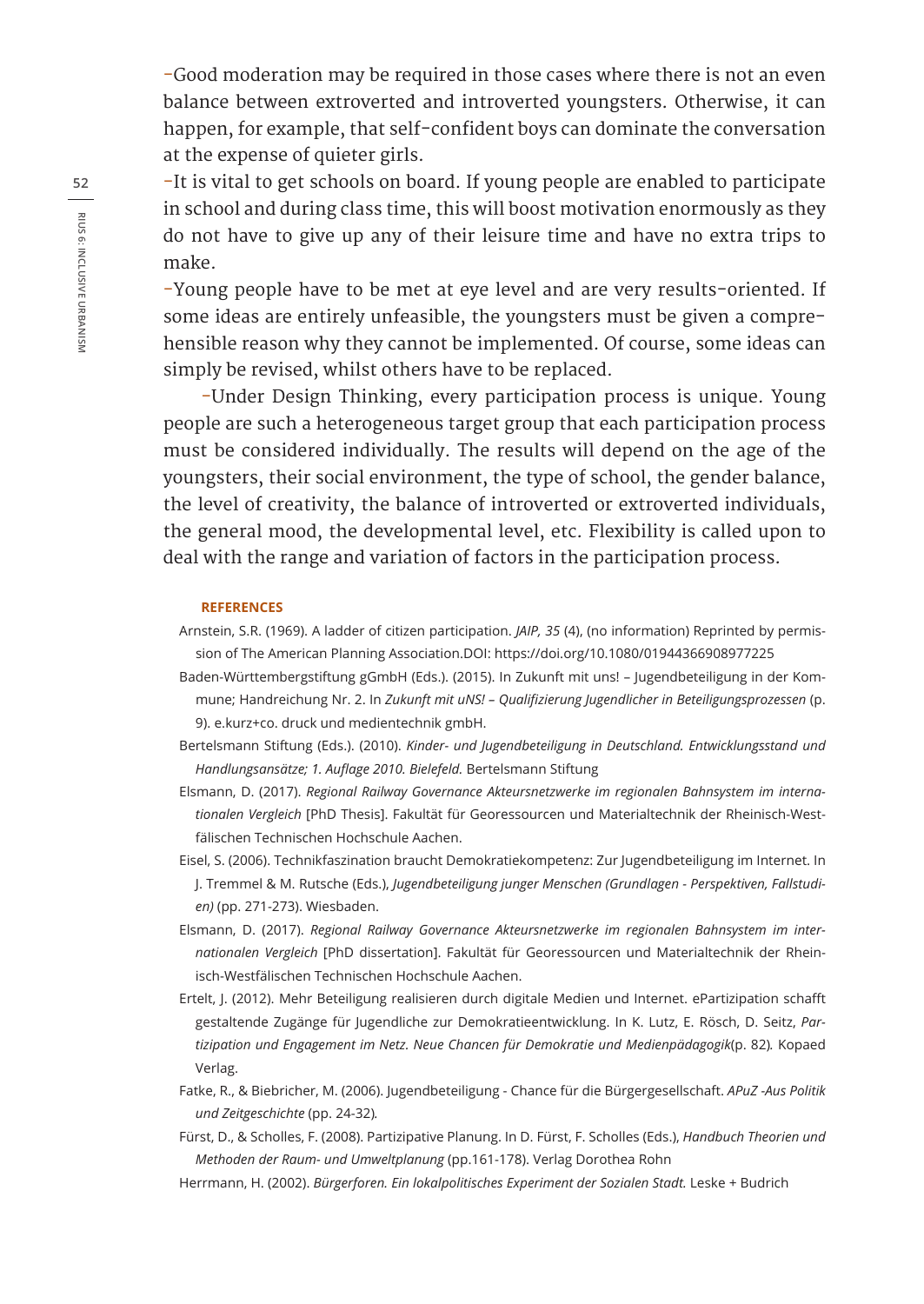Hüther, G. (2013). *Kommunale Intelligenz: Potenzialentfaltung in Städten und Gemeinden.* Edition Körber.

- Kaase, M. (1995). Partizipation. In D. Nohlen [Eds.], *Wörterbuch Staat und Politik, 3. Überarbeitete Auflage* (pp. 521-527). Piper
- Kutscher, N., Ahrens, W., Franken, R., Niemann, K.-M., Leggewie, L., Vahnebruck, K. (2015). Politische Netzwerkaktivitäten junger Menschen. In Technische Universität Dortmund FK12, Forschungsverbund Deutsches Jugendinstitut e.V. [Eds.], *Politische Partizipation Jugendlicher im Web 2.0 -Chancen, Grenzen, Herausforderungen*.
- Nanz, P., & Kamlage, J.-H. (2017). Entwicklungen der partizipativen Demokratie in Europa. *Zeitschrift für Gemeinschaftskunde, Geschichte, Deutsch, Geographie, Kunst und Wirtschaft, Deutschland & Europa; Bürgerbeteiligung in Deutschland und Europa Heft 65 –2013*, 12.
- Nanz, P., & Fritsche, M. (2012). *Handbuch Bürgerbeteiligung. Verfahren Akteure, Chancen und Grenzen.* Bundeszentrale für politische Bildung.
- Schubert, K., & Klein, M. (2013, April 22). *Stichwort "Partizipation".* http://www.bpb.de/lernen/grafstat/partizipation-vor-ort/142534/m-01-08-definiton-von-partizipation
- Siefken, A., Dwertmann, A., Gerstmann, M., Lidice Haus Jugendbildungsstätte Bremen gGmbH (Eds.). (2013). *Stadtteilcheckerin. Handreichung zum Projekt "Stadtteilcheckerin".* Bremen.
- Stange, W., (2010). Partizipation von Kindern. *Politik und Zeitgeschichte 38*, (pp. 1).
- Stange, W., (2012- December 17). *Was ist Partizipation? Mitreden Mitplanen Mitmachen. Kinder und Jugendliche als Mitbürger* [Lecture]. https://www.townload-essen.de/fileadmin/downloads/pdf/infozone-politik-mitwirkung-was-ist-partizipation-waldemar-stange.pdf
- Stange, W. (2013). Partizipation von Kindern und Jugendlichen. In LAG Mobile Jugendarbeit / Streetwork Brandenburg e.V. (Eds.), *Mitmischen. Warum Demokratie zum Aufwachsen gehört. Erfahrungen und Erfolge von Kinder- und Jugendbeteiligung in Brandenburger Kommunen* (p. 13).
- Von Alemann, U. (2006). Ist Politik jugendfrei? In U. Von Alemann, M. Morlok, T. Gode-werth (Eds.), *Jugend und Politik. Möglichkeiten und Grenzen politischer Beteiligung der Jugend. Schriften zum Parteienrecht und zur Parteienforschung 34* (p. 9 et seq.). Nomos Verlag.
- Waibel, M. (2010). *Endbericht zur Projektstudie Demographischer Wandel im Landkreis Göttingen. Prognose 2025*. Geographisches Institut, Abteilung Wirtschaftsgeographie Universität Hamburg.
- Wergin, C. (2000, March 20-22). Konzepte zur Partizipation und Beteiligung von Kindern und Jugendlichen aus landesplanerischer Perspektive [Conference paper]. In Verein für Kommunalwissenschaften e.V. (Eds.), *Mitwirkung und Beteiligung von Kindern und Jugendlichen - Hindernisse, Probleme, Erfolge; Aktuelle Beiträge zur Kinder- und Jugendhilfe 24*. Seminar des Deutschen Instituts für Urbanistik in Kooperation mit dem Verein für Kommunalwissenschaften e.V. im Ernst-Reuter-Haus in Berlin.
- Wissenschaft im Dialog gGmbH (Eds.). (2011). *Mitdenken. Mitreden. Mitgestalten. Abschlussbericht Forschungsprojekt »Wissenschaft debattieren!* Studio grau Grafikdesign.

#### **INTERVIEWS**

Ertelt, Jürgen (2018): Social and media pedagogue and realizes as web architect concepts for educational work with networked digital media; project coordinator at jugend.beteiligen.jetzt; coordinator at IJAB – Fachstelle für Internationale Jugendarbeit der Bundesrepublik Deutschland e.V.; Interview, ILS Dortmund 09.04.2018; 11:00-12:00 Uhr

#### **LAWS**

Bürgerliches Gesetzbuch (BGB) in the version promulgated on 2 January 2002 (BGBl. I p. 42, 2909; 2003 I p. 738), as amended by Article 1 of the Act of 28 April 2017 (BGBl. I p. 969)

Jugendgerichtsgesetz (JGG) in the version published in the notice of 11. december 1974; BGBl. I p. 3427